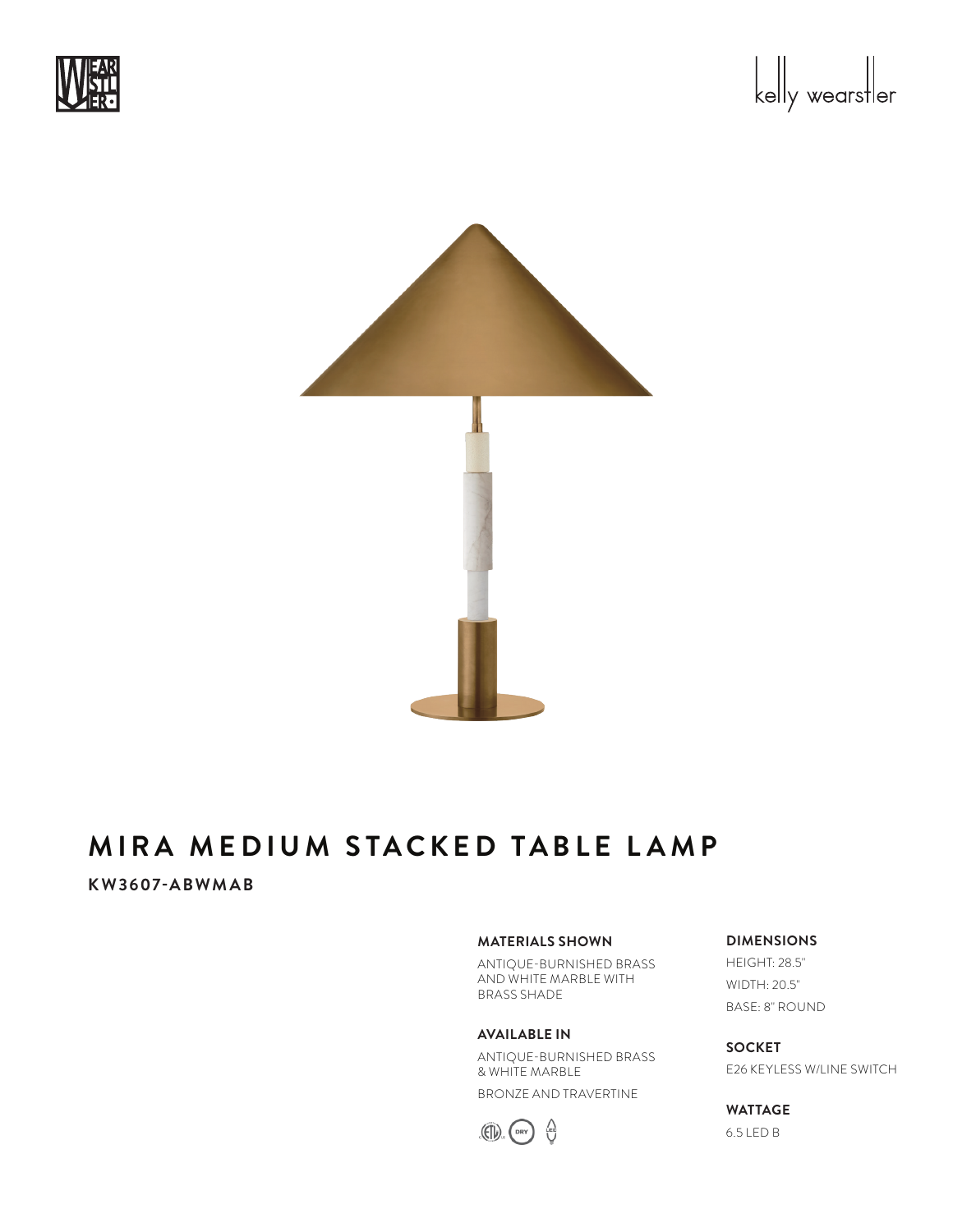





### **KW3607-ABWML**

#### **MATERIALS SHOWN**

ANTIQUE-BURNISHED BRASS AND WHITE MARBLE WITH LINEN SHADE

#### **AVAILABLE IN**

ANTIQUE-BURNISHED BRASS & WHITE MARBLE BRONZE AND TRAVERTINE



#### **DIMENSIONS** HEIGHT: 28.5"

WIDTH: 20.5" BASE: 8" ROUND

**SOCKET** E26 KEYLESS W/LINE SWITCH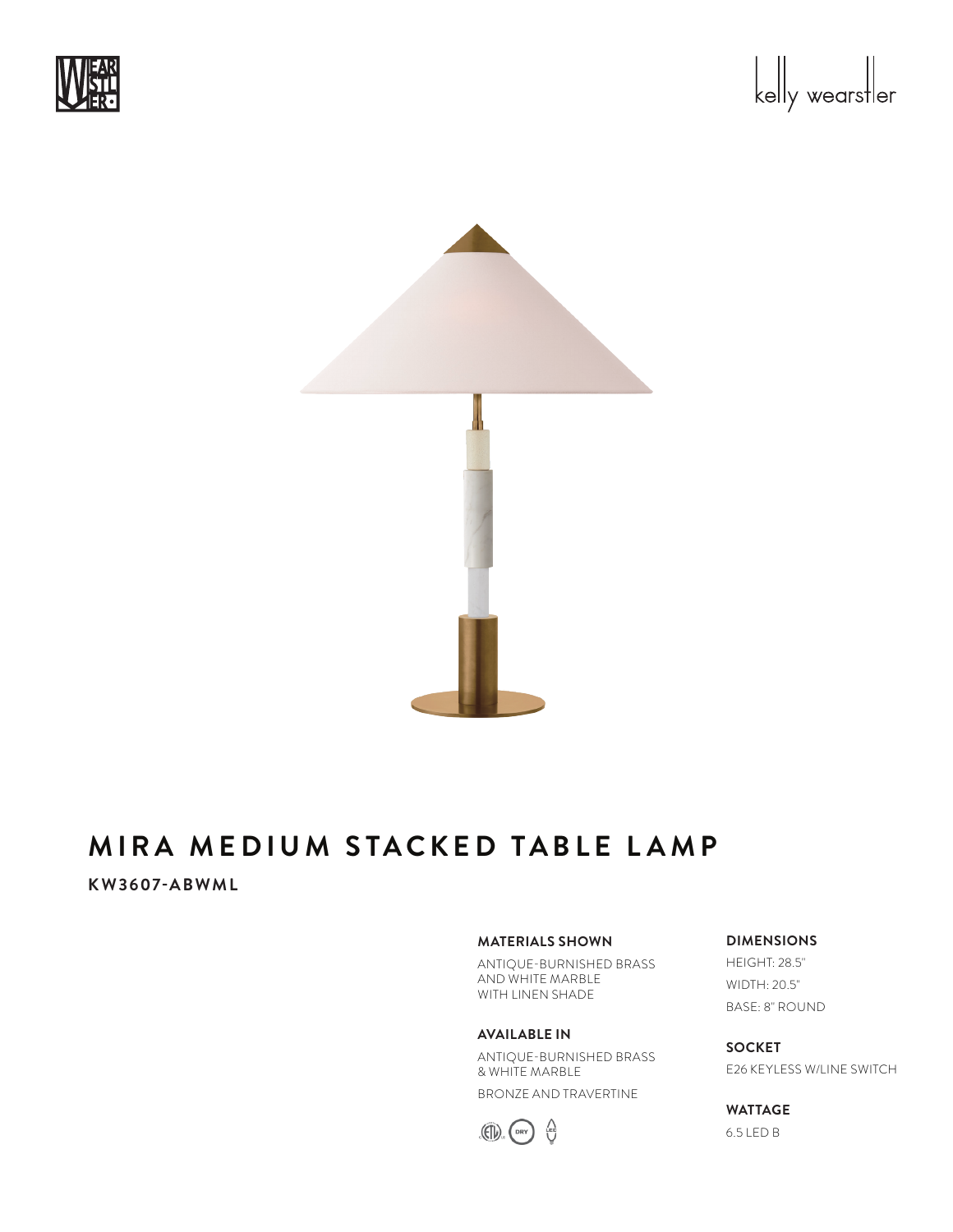





### **KW3607-BZTVTBZ**

#### **MATERIALS SHOWN**

BRONZE AND TRAVERTINE WITH BRONZE SHADE

**AVAILABLE IN** ANTIQUE-BURNISHED BRASS & WHITE MARBLE BRONZE AND TRAVERTINE



## **DIMENSIONS** HEIGHT: 28.5"

WIDTH: 20.5" BASE: 8" ROUND

**SOCKET** E26 KEYLESS W/LINE SWITCH